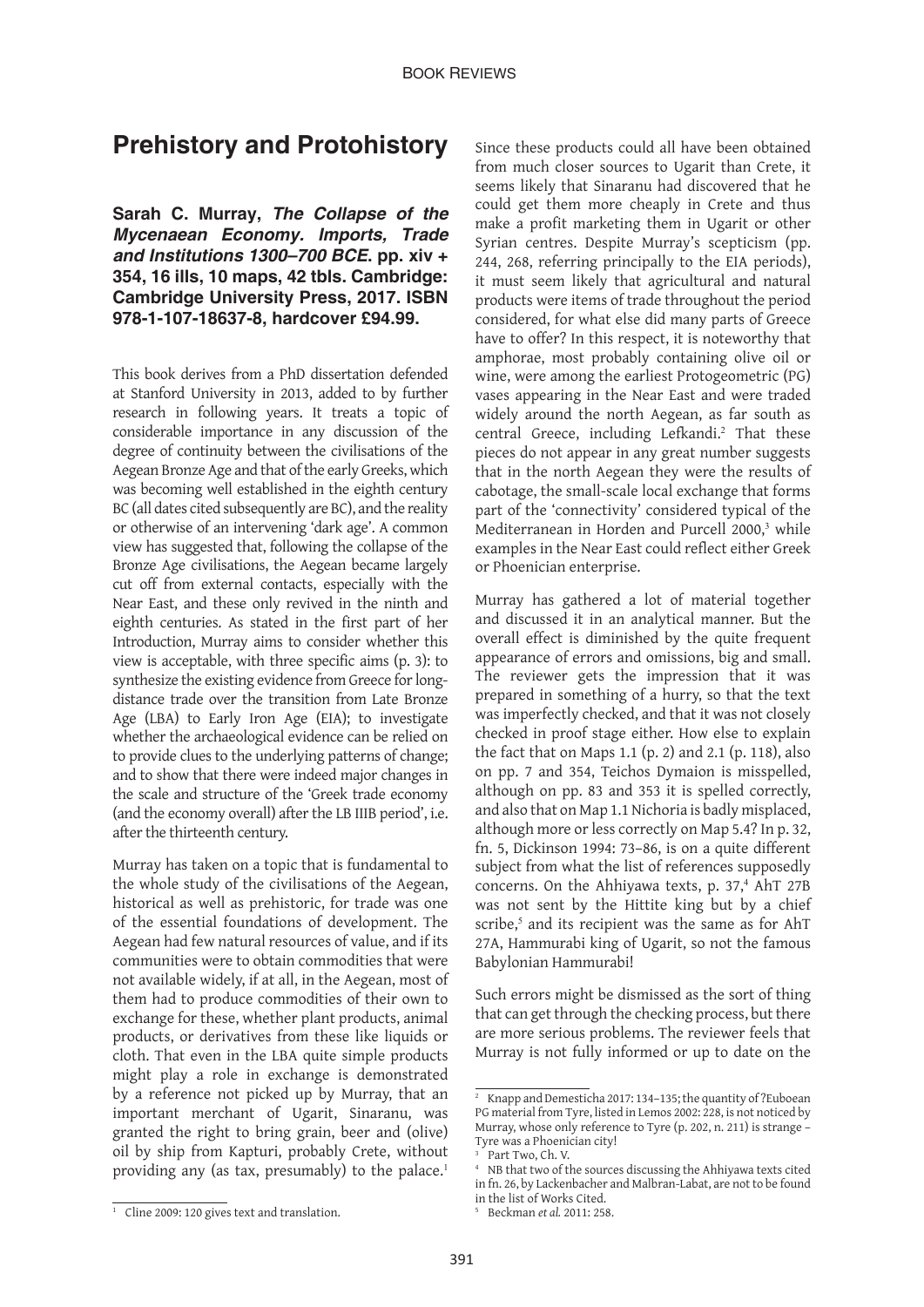material and ideas when it comes to the Aegean LBA, and the text is sprinkled with questionable statements and traditional but outdated interpretations. To give some examples (1) to state that at the beginning of the Mycenaean period new ruling groups were established at a series of mainland sites 'occupying building complexes … known as palatial centers' (p. 5) is the reverse of the truth; it is precisely the virtual absence of such building complexes (there are some traces at Pylos), in contrast with contemporary Crete, that is one of the most remarkable features of the early Mycenaean development. (2) The identification of the kilts painted on Keftiu offering-bearers in the Tomb of Rekhmire as 'Mycenaean' (p. 153, with fn. 45) was disproved by Rehak long ago. $\degree$  (3) Many specialists will balk at the flat statement, with a minimum of qualification, that the bulk of the Knossos Linear B tablets date to the thirteenth century (p. 32, fn. 1). (4) There is a general tendency to think in terms of migration and colonisation (e.g. pp. 198–200, 260, 268), without any examination of the value or applicability of these concepts. (5) In a notably traditional account of the twelfth century collapse on p. 6, the phrase 'Tiryns limped on' seems to shows no knowledge of the evidence now available for major building activity in the Lower Town in LH IIIC. (6) Also on p. 6, the many new settlements established in the hillier regions of Crete at the time of the collapse are described as 'refuge settlements', concerned primarily with defence. While Wallace's publications are cited, no specific reference is made to her most extensive study of the topic, which takes a much less simplistic approach, let alone to her striking suggestion that this large-scale movement of population was *planned*, i.e. organised by some kind of authority.<sup>7</sup>

But perhaps the most unsettling feature is the decision to omit any detailed coverage of the islands of the Aegean, apart from Crete. Not only have these traditionally been seen as the stepping stones along the natural maritime routes between the Greek mainland, Crete, and Anatolia, leading ultimately to the east Mediterranean; the Cyclades and Dodecanese, by LH IIIB, may be considered as 'Mycenaean' as anywhere on the mainland (and more so than Crete, in the reviewer's opinion). The evidence that the still enigmatic state of Ahhiyawa, widely believed to be part of the Mycenaean world, controlled some of the islands and the Miletus region, for at least a period in the thirteenth century, is relevant here, and the well-known late thirteenth century treaty between a Hittite king, very probably Tudhaliya IV, and Shaushga-muwa, king of Amurru, also has relevance. In the treaty the king of Amurru is required to ensure that no ship of Ahhiyawa should 'go to' the king of Assyria, the Hittite king's enemy.<sup>8</sup> Whatever the precise significance of this, it is surely proof that, contrary to a theory that Murray seems to favour (p. 193), ships from the Aegean did indeed travel beyond Cyprus to the Syro-Palestinian coast.

The significance of the islands is quite evident in the postpalatial period, as Desborough pointed out long ago,<sup>9</sup> identifying a network that extended from the Dodecanese to Crete, Naxos, Perati in Attica, and probably other eastern mainland sites, and surely played a major role in connections with the east Mediterranean. Similar patterns of interconnection can be traced in the EIA, starting with the distribution of Attic PG pottery in the Aegean,<sup>10</sup> and incorporating evidently independent Euboean activity in the north and central Aegean, surely linked to the involvement with Tyre noted above (fn. 2). In the north Aegean a local network that extended at least to Lefkandi, also noted above, was well established by PG times. To sum up, giving so little attention to the islands means omitting much material extremely relevant to trade.

To consider the book in more detail: the main part of Murray's Introduction, after her statement of aims and summary account of the period to be considered, is taken up by a series of discussions of previous scholarship in various relevant fields. The most significant of these, given the overall approach, are those which relate to the 'quantitative archaeological record' and the use of the material evidence in approaches to ancient trade. There follow five chapters that consider in turn the evidence of potentially relevant textual material; the direct evidence for early long-distance trade; the problems inherent in using the archaeological record to assess quantitative change; the trade in commodities; and the relevance of changes in the demography and domestic economy of Greece. All these, as is stated at the beginning of the sixth chapter, are intended to establish a firm quantitative basis for understanding the changes in the Greek trade economy over the period, as is emphasised by the large number of tables as opposed to other illustrations. The picture that emerges is summarised in the sixth chapter, entitled 'Snapshots of a trade system in flux', followed by a short final statement of conclusions.

<sup>6</sup> Rehak 1998.

<sup>7</sup> Wallace 2010: 54–68; the idea that the move was planned appears on p. 66.

<sup>8</sup> Beckman *et al.* 2011: 63.

<sup>9</sup> Desborough 1964: 228–229.

<sup>&</sup>lt;sup>10</sup> Catling 1998, erroneously attributed on p. 290 to H.W. Catling.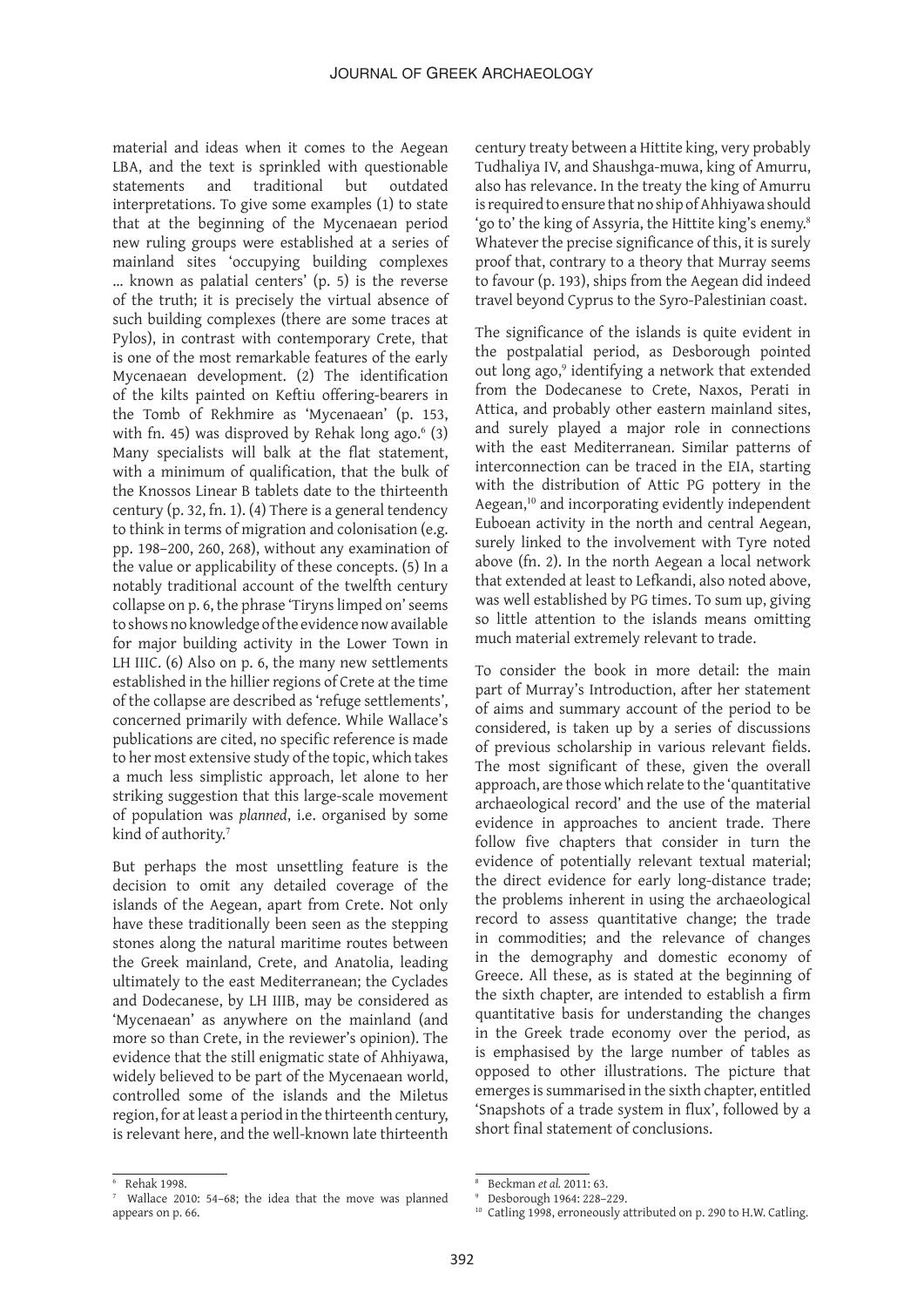The reviewer has no problem with much of the discussion in these chapters, nor with the basic conclusions (summarised pp. 276-277), that Greece did indeed suffer a period of crisis over the LBA-EIA transition, from which it had recovered by the eighth century with a new social order, and that demographic change caused a weak domestic economy, which was responsible for the observed decline in imported exotica in the postpalatial twelfth and eleventh centuries. More specifically, Murray argues that her survey of the evidence contradicts notions that have commonly appeared in the discussion, that identified imports can be a useful index of the intensity of trade, that longdistance connections were controlled from the administrative centres of LB states, and that at one time Greece was cut off from long-distance trade connections.

This all seems well argued and reasonable enough; the point on the likely economic effects of severe population decline is well made, and exotica were surely never the primary purpose of trade, but only a sporadic by-product. But the reviewer feels considerable unease about the emphasis laid on quantification of the data. He feels that even for the thirteenth century, where the material evidence is richest, the state of the data (too often published only preliminarily if at all) is such that it can hardly be treated as a secure basis for the kind of statistics that M. tries to create. This is particularly evident in the attempt to establish a 'benchmark population' for the Aegean (or rather, the Mycenaean mainland and Crete) in the thirteenth century (pp. 232–236). At every step in the calculations, serious objections can be raised. Why choose the notably high figure of 200 per hectare of occupied settlement area as a base? Is this because not merely the supposed 15 palatial centres, but the 284 settlements with evidence of occupation in LH/LM IIIB, are identified as 'urban', as opposed to the 592 'artifact scatters', thought of as evidence of the rural population? To the reviewer this has the potential to be seriously misleading. The vast majority of excavated settlements on the mainland show no urban features whatever, and are best described as villages. Most of the 'palatial' sites are far smaller than seems to be suggested (Mycenae, at an estimated 32 ha, is exceptional; in contrast, the newly identified centre at Ayios Vasileios south of Sparta has been estimated by survey to cover only 5–6 ha), and are unlikely to have been very sophisticated in plan, although Dhimini (perhaps around 10 ha) does have a clearly townlike centre similar to those of earlier Cretan and island sites. As for the 'artifact scatters', we have no real knowledge of what these represent, and their dating can hardly be more precise than 'somewhere in the LH/LM

IIIA-B period',<sup>11</sup> so anywhere in a range of  $1\frac{1}{2}$ -2 centuries. They get marked on distribution maps as settlement sites, and so are often imagined to have been in occupation at the time of the 'Collapse' at the end of IIIB, and their apparent disappearance thereafter is taken to signify a dramatic decrease in the general population. But this involves major assumptions; an alternative possibility deserves consideration, that they were small farmsteads or hamlets occupied for only a generation or two, part of a fluctuating pattern of rural settlement that may be particular to Messenia, and few might have been in occupation by the time of the 'Collapse'. Overall, the reviewer has no faith in the methods by which an estimate of about 600,000 has been reached, and feels considerable scepticism about the estimations of the scale of decline in the postpalatial and EIA periods.

A feature of Murray's discussion of the period 1200–700 is that it is divided into just three phases – postpalatial/final Mycenaean, Protogeometric and Geometric (G) – each of which is assigned over a century (G more like 2) in the standard chronology. This has the effect of grouping together material that actually spreads over periods corresponding to several human generations, and so gives misleading impressions of more abundant material (as on the Chapter 5 maps of PG sites) and a greater degree of continuity over the EIA than the evidence actually warrants. The reviewer feels that more emphasis should be placed on the extremely narrow and biased distribution of the data base, which is such a marked feature that any general impressions can be radically affected by a single major new find, or the investigation of a hitherto neglected area (as in Lokris and Aetolia). In particular, there is a dearth of cemetery evidence over the eleventh to ninth centuries; few substantial cemeteries have been excavated and even fewer published. This matters, because until the eighth century cemeteries are predominantly the sources of the foreign exotica which have been so prominent in the discussion, and also of most of the evidence for the general availability of metals. Now that settlement sites have begun to be excavated on some scale outside Crete, evidence from sites like Asine and Nichoria has improved the picture. But it is difficult to have any faith in attempts to calculate the amount of bronze in circulation, as in Chapter 4, when there are so many imponderables, and this says very little about the increasing demand for iron, as it became the standard material for tools and weapons, and would also have to be obtained by trade by most communities.

<sup>&</sup>lt;sup>11</sup> Cf. Hope Simpson and Dickinson 1979: 9.